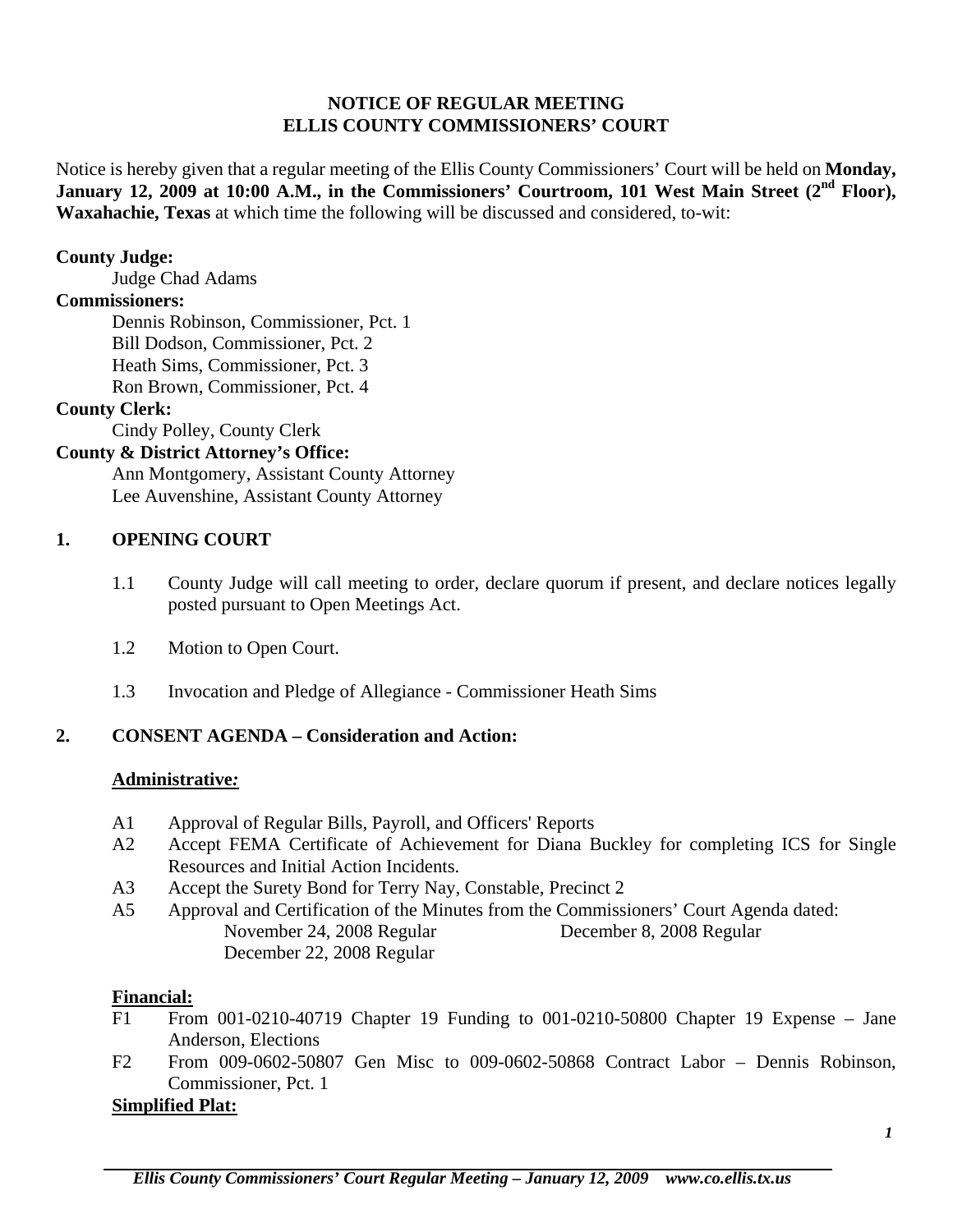2.1 Byrd Addition, 1 lot, John Byrd, Pct. 3.

#### **3. ADMINISTRATIVE**

- 3.1 Consideration and action to approve a proclamation recognizing January 18-January 24, 2009 as Sanctity of Human Life Week in Ellis County.
	- Chad Adams, County Judge
- 3.2 Consideration and action to appoint the following individuals to Ellis County Emergency Service District Boards to serve a regular two-year term, effective January 12, 2009 through December 31, 2010:

|                          | Avalon ESD#8 | Allen Lane                            |
|--------------------------|--------------|---------------------------------------|
|                          | Palmer ESD#9 | Douglas W. Young                      |
|                          |              | Dennis Robinson, Commissioner, Pct. 1 |
| $\overline{\phantom{0}}$ |              | Bill Dodson, Commissioner, Pct. 2     |

- Holly Davis, Special Projects Director
- 3.3 Consideration and action to adopt the prima facie maximum speed limit of 30 miles per hour, as adopted by the State of Texas within Section 545.352 of the Texas Transportation Code, throughout all portions of Big Horn which are located within the unincorporated area of Ellis County as said portions of county roadway are wholly located within an urban district as that term is defined by Section 545.352(d)(2) of the Texas Transportation Code.
	- Ron Brown, Commissioner, Pct. 4
- 3.4 Consideration and action to reserve an 8 page tab in the Waxahachie Daily Light Profiles edition at a cost not to exceed \$3,000.
	- Chad Adams, County Judge

## **4. DEPARTMENT OF COUNTY DEVELOPMENT Consideration and action regarding the following presented by Delton Ake, Director Department of Development:**

- 4.1 Replat- Greathouse Circle, lots 1 and 2, block A, Rodney Green; Bryan Crouch and Elizabeth Crouch, Pct. 3
- 4.2 To approve a Slaughter House at the location of 620 Greathouse Rd., Pct. 3.
- 4.3 Final Plat Fresh Water District, Prairie Ridge, Phase I, 291 lots; 15 open space lots, PRA Prairie Ridge, L.P.; pct. 4.

#### **5. PURCHASING**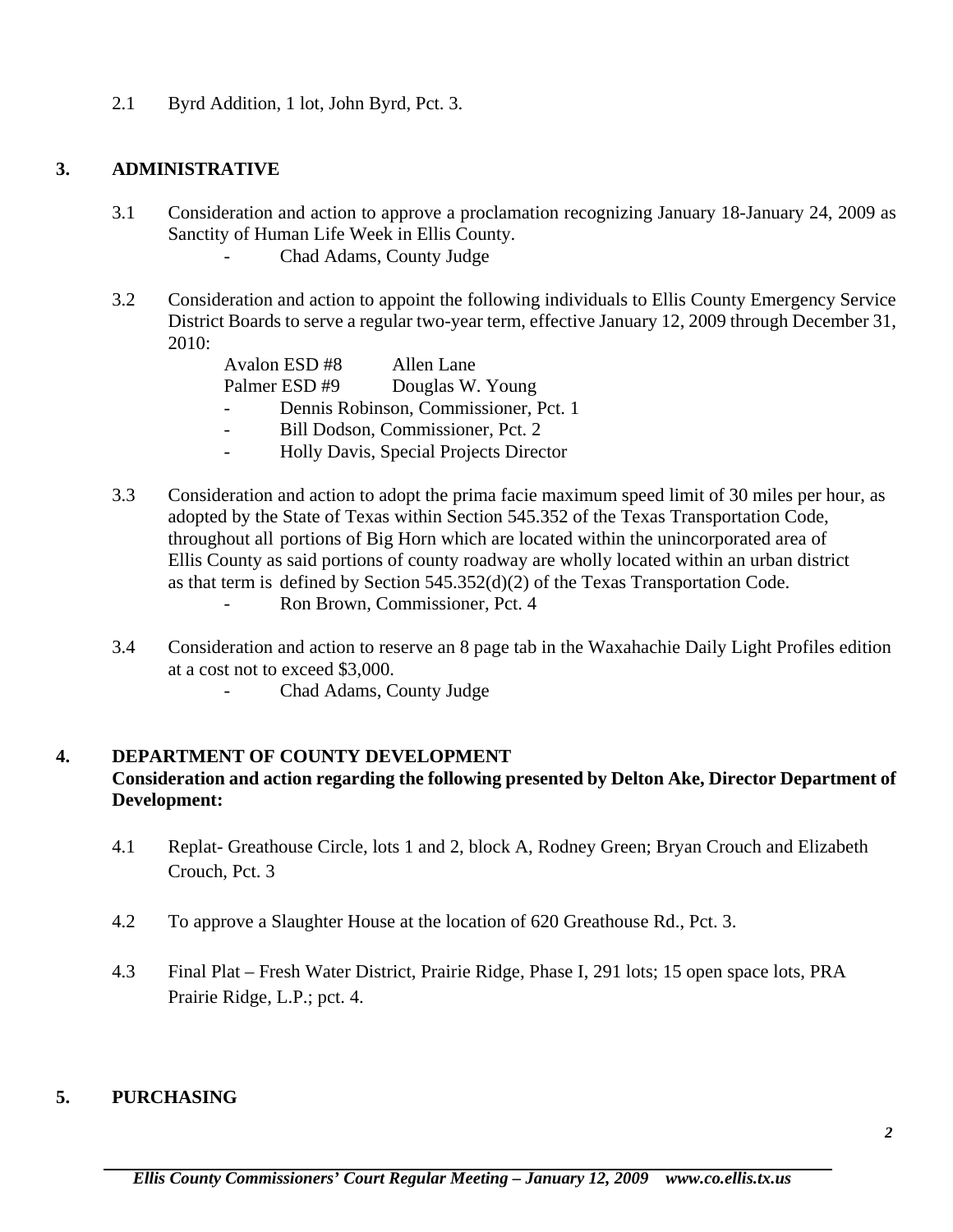## **Consideration and action regarding the following presented by Richard Denniston, Purchasing Agent:**

- 5.1 To extend the contracts for Bridge and Headwall Construction (for all precincts) to 12/31/09. Contracts extensions will be issued to J.R. Bolton Construction and Neyland Bridge Construction.
- 5.2 To award the bid for Mixed Asphalt/Concrete to Big City Crushed Concrete for the period of 1/1/2009 through 12/31/2009 for all precincts.

# **6. RECESS TO CONVENE TO EXECUTIVE SESSION**

## **7. EXECUTIVE SESSION**

"The Commissioners' Court of Ellis County reserves the right to adjourn into **Executive Session** at any time during the course of this meeting to discuss any of the matters listed in this agenda, in the order deemed appropriate, as authorized by Texas Government Code §551.071**,** or to seek the advice of its attorney and/or other attorneys representing Ellis County on any matter in which the duty of the attorney to the - Commissioners' Court under the Texas Disciplinary Rules of Professional Conduct of the State Bar of Texas clearly conflicts with Texas Government Code Chapter 551 or as otherwise may be permitted under §551.071."

7.1 Pursuant to Section 551.072 of the Government Code, consultation with counsel regarding the possible sale or lease of real property "if deliberation in an open meeting would have a detrimental effect on the position of the governmental body in negotiations with a third person".

# **8. ADJOURNMENT OF EXECUTIVE SESSION**

## **9. ADJOURNMENT**

Signed this the 8th day of January, 2009.

\_\_\_\_\_\_\_\_\_\_\_\_\_\_\_\_\_\_\_\_\_\_\_\_\_\_\_\_\_\_\_\_\_\_\_

Chad Adams Ellis County Judge

I, the undersigned, County Clerk of the Ellis County Commissioners Court do hereby certify that the above Notice of Regular Meeting of the Ellis County Commissioners Court is a true and correct copy of said Notice, that I received said Notice, and it was posted at the doors of the Ellis County Courthouse, a place readily accessible to the general public at all times on the 8th day of January, 2009, at \_\_\_\_\_\_\_\_\_\_\_\_ a.m./p.m.

Cindy Polley, County Clerk

By Deputy Deputy Deputy

> The Commissioners Court reserves the right to consider and take action on the above agenda items in any particular order. Anyone wishing to address the Commissioners Court concerning a posted agenda item must make a formal request by presenting a